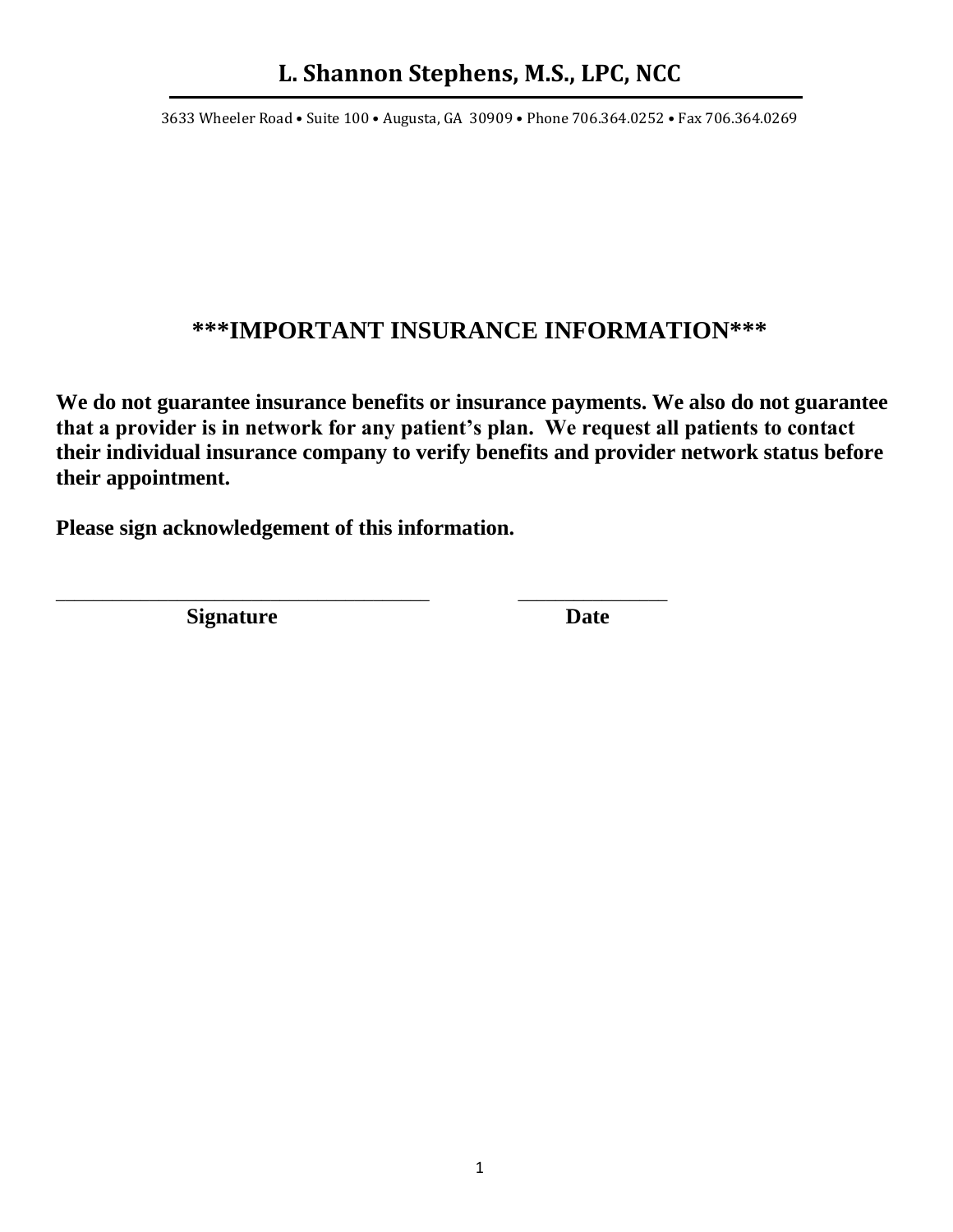3633 Wheeler Road • Suite 100 • Augusta, GA 30909 • Phone 706.364.0252 • Fax 706.364.0269

#### **CLIENT CONSENT FOR COUNSELING**

Welcome to my counseling practice. This document contains important information about my professional services and business policies. Please read through this entire packet carefully and let me know if you have any questions. When you sign this document, it will represent an agreement between us.

**COUNSELOR QUALIFICATIONS:** I became a Licensed Professional Counselor in Georgia in 1999 and earned the National Certified Counselor credential in 2000. I have a Master of Science degree in Clinical Psychology from Augusta State University (now Augusta University). In 2012, I became certified as a facilitator for the PREPARE/ENRICH premarital counseling program. Since 1994, I have worked in in-patient hospitals and out-patient settings, including a University Counseling Center, where I gained extensive experience providing counseling services for older adolescents and adults for issues such as depression, anxiety, stress management, spirituality issues, trauma recovery, family/relationship problems, grief, divorce recovery, career and college major indecision, academic problems and premarital counseling. During my career I have taught college courses in psychology and student success. I also have experience conducting workshops and trainings on a variety of topics, such as stress management. I also provide training and supervision to new counselors seeking to earn their Georgia professional counselor license. Over the years, much of my continuing education training has focused on evidence-based therapies such as cognitive behavioral therapy (CBT), which is a therapy approach I frequently use in my counseling practice. I have also received extended continuing education training in using cognitive processing therapy (CPT), a type of cognitive behavioral therapy, which is specifically used to treat persons diagnosed with post-traumatic stress disorder.

**COUNSELING SERVICES:** Counseling is not easily described in general statements. It varies depending on the personalities of the Counselor and the Client, and the problems for which you are seeking assistance. There are many different methods I may use to deal with the problems that you hope to address. Counseling is not like a typical medical doctor visit. Instead, it calls for an active effort on your part. For therapy to be most successful, it requires you to invest in your counseling work both during our sessions and at home. Counseling can have benefits and risks. Since counseling often involves discussing unpleasant aspects of your life, you may experience uncomfortable feelings. On the other hand, counseling has also been shown to have benefits for people who go through it. Counseling often leads to better relationships, solutions to specific problems, and significant reductions in feelings of distress. But there are no guarantees of what you will experience. Our first few sessions will involve an evaluation of your needs. By the end of the evaluation, I will be able to offer you some first impressions of what our work will include and a treatment plan to follow. You should evaluate this information along with your own opinions of whether you feel comfortable working with me. Counseling involves a commitment of time, money, and energy, so you should be very careful about the Counselor you select. If you have questions about my procedures, we should discuss them whenever they arise. If you decide you would prefer to see another Counselor or if I determine that I am not the best person to help you, I will be happy to assist you with finding another mental health professional.

**PSYCHOTHERAPY COSTS:** Psychotherapy sessions are generally 53 to 60 minutes in length. Longer sessions may be arranged for patients who are self-paying and not limited by session lengths allowed by their insurance plan. If this is something you are interested in, please notify me in advance of the session. The cost for a psychotherapy session is \$125.00, unless there have been prior arrangements made in writing by me. There is no provision for sliding scale fees of insurance-reimbursed psychotherapy sessions or wavier of copays due to laws enacted by insurance companies. Please read the information in this packet on Billing Procedures for further information regarding insurance and cancellation policy.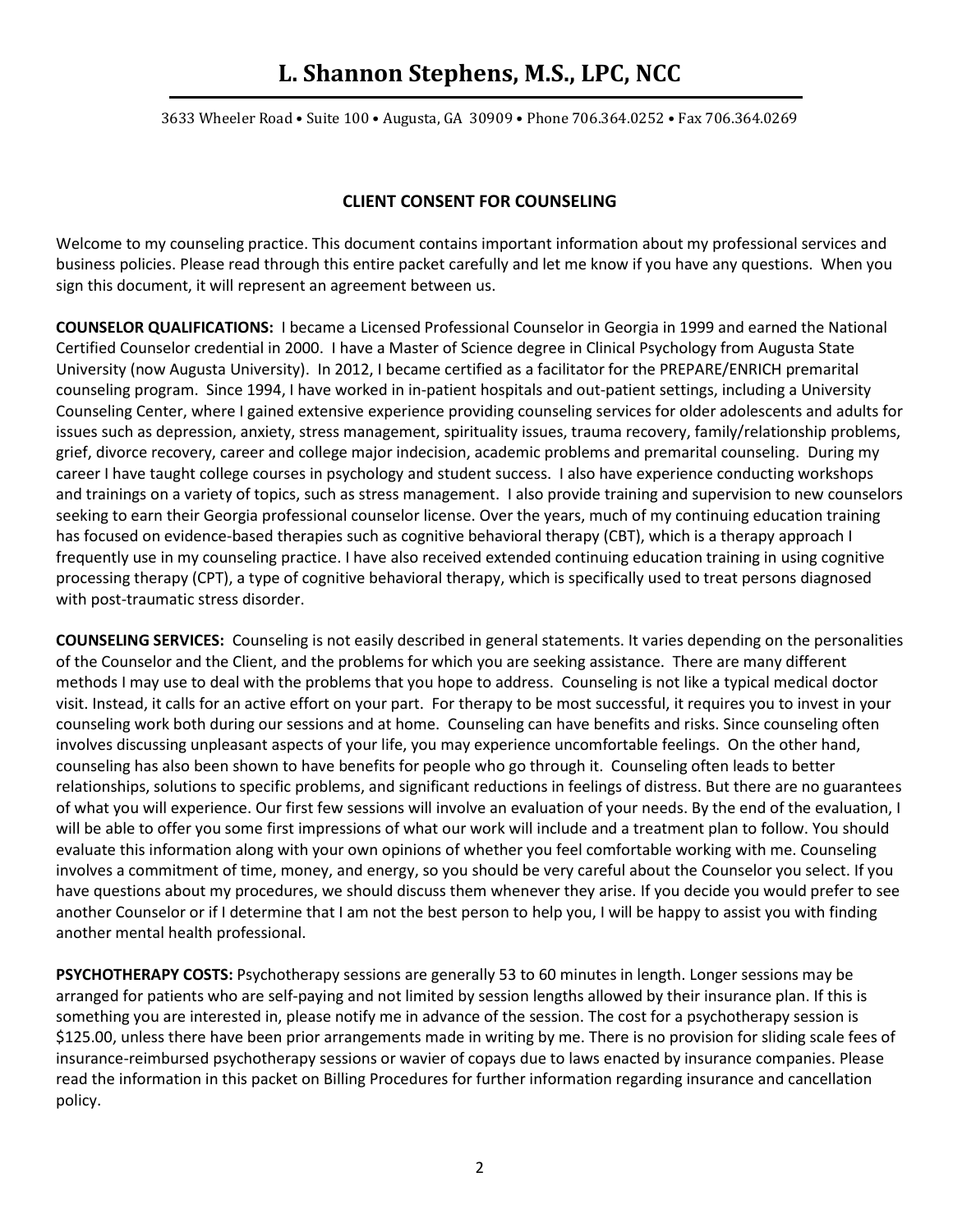3633 Wheeler Road • Suite 100 • Augusta, GA 30909 • Phone 706.364.0252 • Fax 706.364.0269

**CAREER, EDUCATIONAL AND PREMARITAL COUNSELING COSTS:** Be advised that insurance companies often do not cover career counseling, educational counseling, or premarital counseling. If your insurance policy covers these services, the regular rates listed above in the psychotherapy costs section apply. Some clients, particularly career counseling clients, may benefit from completing on-line assessments to assist with the counseling process. Some of these assessments may require a fee in addition to the regular session rate. These fees vary and depend on prices set by the corporations who publish the assessments. I will discuss these fees with you at the time the assessment is recommended.

If your insurance policy covers premarital counseling services, the regular rates listed above in the psychotherapy costs section apply. If your insurance policy does not cover premarital counseling services, I charge \$85 for a 53-60 minute session (Initial Premarital Counseling Evaluation is \$95). The PREPARE/ENRICH online assessment costs \$35 per couple and will be paid directly to PREPARE/ENRICH when you log on to the website to complete the assessment. This assessment is a necessary part of the premarital counseling process. Please refer to the separate form describing the different types of counseling services I provide for additional information about the PREPARE/ENRICH premarital counseling program.

**LENGTH OF TREATMENT:** This depends in part on your specific needs and abilities, the goals we set together, and the involvement of your insurance company. Some Managed Care Organizations have limits on the number of sessions allowed. It is important that you know what your insurance company allows and that this be managed wisely. You have the right to terminate therapy at any time you choose. I hope that you would allow me to participate in the termination decision rather than just disappearing as this deprives us both of the opportunity for feedback and closure.

**CONFIDENTIALITY:** Confidentiality in the counseling process is extremely important to me. In general, the privacy of our communications is protected by law, and I can only release information about our work to others with your written permission. But there are a few exceptions:

- 1. In most legal proceedings, you have the right to prevent me from providing any information about your treatment. In some proceedings involving child custody and those in which your emotional condition is an important issue, a judge may order my testimony if he/she determines that the issues demand it.
- 2. There are some situations in which I am legally obligated to take action to protect others from harm, even if I have to reveal some information about a client's treatment. For example, if I believe that a child, elderly person, or disabled person is being abused, Georgia and South Carolina laws require me to file a report with the appropriate state agency.
- 3. If I believe that a patient is threatening serious bodily harm to another, I am required to take protective actions. These actions may include notifying the potential victim, contacting the police, or seeking hospitalization for the client. If the client threatens to harm himself/herself, I may be obligated to seek a medical professional's assistance with hospitalization for him/her or to contact family members or others who can help provide protection.
- 4. I may occasionally find it helpful to consult other professionals about a case. During a consultation, I make every effort to avoid revealing the identity of my client. The Consultant is also legally bound to keep the information confidential. If you do not object, I will not tell you about these consultations unless I feel that it is important to our work together.
- 5. For clients under eighteen years of age, the law allows your parent/guardian access to information about your counseling with me. It is my practice to request your parent/guardian agree to receive only general information about our work together, unless I feel there is a high risk that you will seriously harm yourself or someone else. In this case, I will notify them of my concern. Before giving them any information, I will discuss the matter with you, if possible, and do my best to handle any objections you may have with what I am prepared to discuss.
- 6. If your therapy is covered by insurance, they may request information about your condition and treatment. If your benefits are handled by a managed care company, they may require periodic information to authorize sessions. There is no confidentiality between myself and the insurance/managed care company. Once the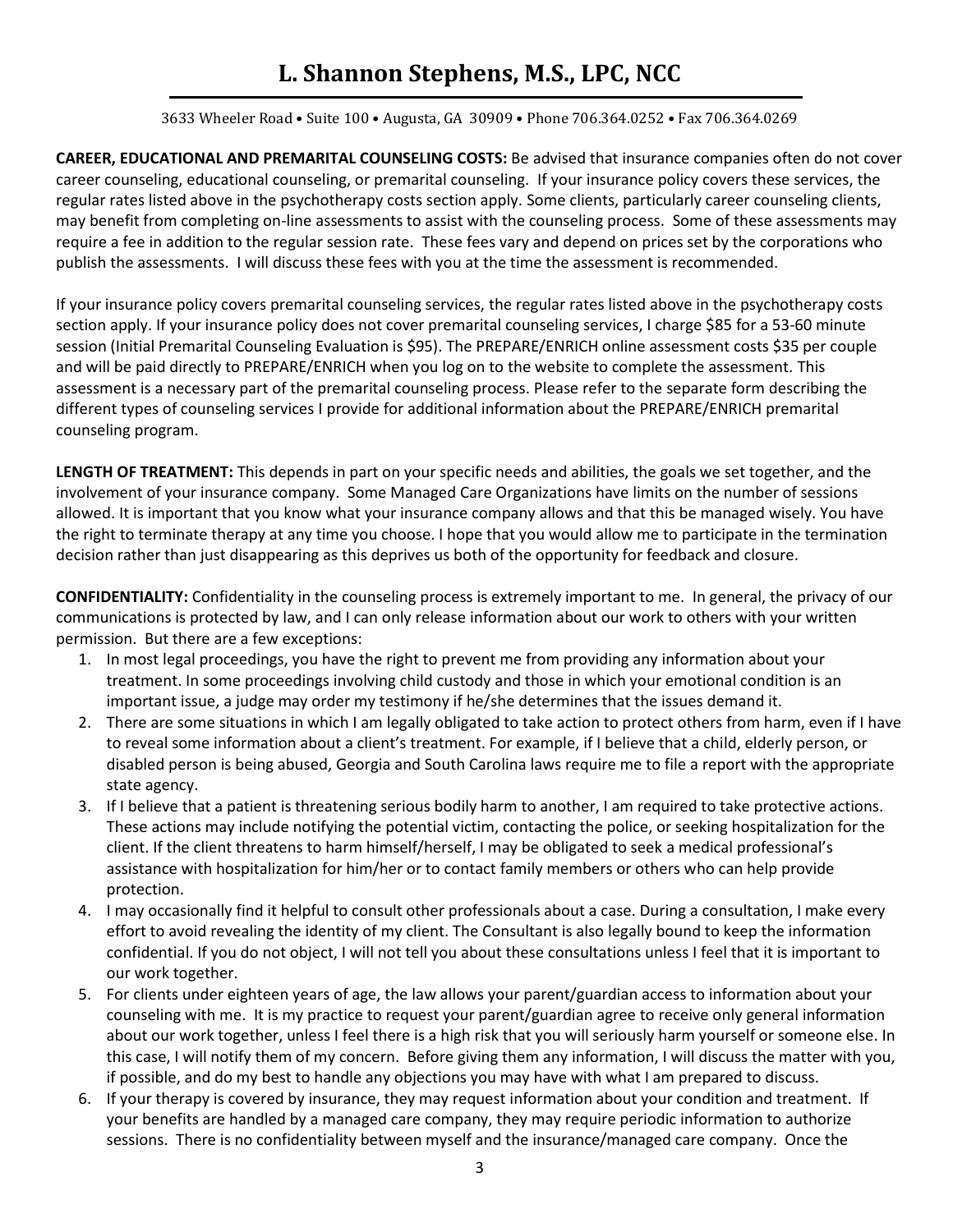3633 Wheeler Road • Suite 100 • Augusta, GA 30909 • Phone 706.364.0252 • Fax 706.364.0269

information leaves my office, I am no longer responsible for the confidentiality of your records. If a collection agency must be used, they will receive only your name, address, and amount owed.

- 7. If a client files a worker's compensation claim, and I am providing treatment related to the claim, I must upon request, furnish copies of all medical reports and bills.
- 8. If a client files a complaint or lawsuit against me, I may disclose relevant information regarding that client in order to defend myself.

**COMMUNICATION POLICY:** E-mail, mobile phone text messaging (SMS) and facsimile is not secure media for communicating with me about confidential counseling related issues. Therefore, confidentiality of e-mail and facsimiles cannot be guaranteed. Urgent or emergency communications should not be sent via email or fax since timeliness of response to a facsimile or email message cannot be guaranteed. Social media such as Facebook, LinkedIn, Twitter, etc. are not appropriate means of communication with me as those media may compromise your confidentiality and privacy and blur the boundaries of the professional counseling relationship. Friend or contact requests sent to me by current clients, and some former clients, will not be accepted. I do not typically communicate with patients via email since it may not be a secure and confidential means of communication. If you and I do choose to communicate via email, discussion about counseling session content or scheduling concerns should not be included. Those issues need to be discussed face to face or by phone.

**EMERGENCY PROCEDURE:** If you have an emergency during the day, please telephone the office, inform them that this is an emergency and I will call you as soon as I am free between client sessions. This contact will necessarily be brief and will be used to determine a course of action only. If you need of emergency assistance after hours, please call the main office number and you will be given instructions. If the emergency is critical and you are unable to reach me in a timely manner, then it is your responsibility to telephone 911 or have someone safely transport you to a hospital emergency room. When I am out of town or otherwise unavailable, I will be using the services of a colleague to handle emergency situations. Telephone calls that are not an emergency are usually returned after hours or at the latest by the following morning. Please leave a day and evening number where you can be reached. Please inform me if you are already being followed by a psychiatrist. A psychiatrist or other medical doctor is the only professional who can prescribe medications and they may be needed to assist with a hospital admission.

**CLIENT RESPONSIBILITY:** The following are your responsibilities as a client: If you are late for your appointment, then I reserve the right to reschedule your appointment if I believe your late arrival will inhibit my ability to provide a complete intake or counseling session or if I believe seeing you late will compromise my ability to honor my next client's appointment time. In some cases, I may be able to see you after arriving a few minutes late. But, be advised your late arrival will cause you to miss out on your complete session time. If I am late for your session, I will make the time up at the end of the hour in order to ensure you have your full session time. Please honor the 24 hour cancellation notice policy so that the time may be utilized by someone else and you are not billed for an unused hour. You are expected to pay your bill as I have financial obligations to my office, my staff, my family and myself. Talk with me if you are having difficulty with this.

- Information: The client must provide true, accurate, and complete information.
- Instructions: The client must follow instructions for treatment. The client should understand the consequences of not doing so, and if unable to comply, must inform the staff or me so that efforts can be made to help.
- Refusal of Treatment: The client and family are responsible for the outcomes if they do not follow the medical plan of treatment and discontinue treatment against advice.
- Respect and Consideration: Clients and family must show consideration for other clients and staff by helping to control noise and behaviors in the waiting room. **Cell phones are to be turned off in the waiting room**. You may step outside to use your cell phone. Clients and family must respect the property and privacy of others and the organization.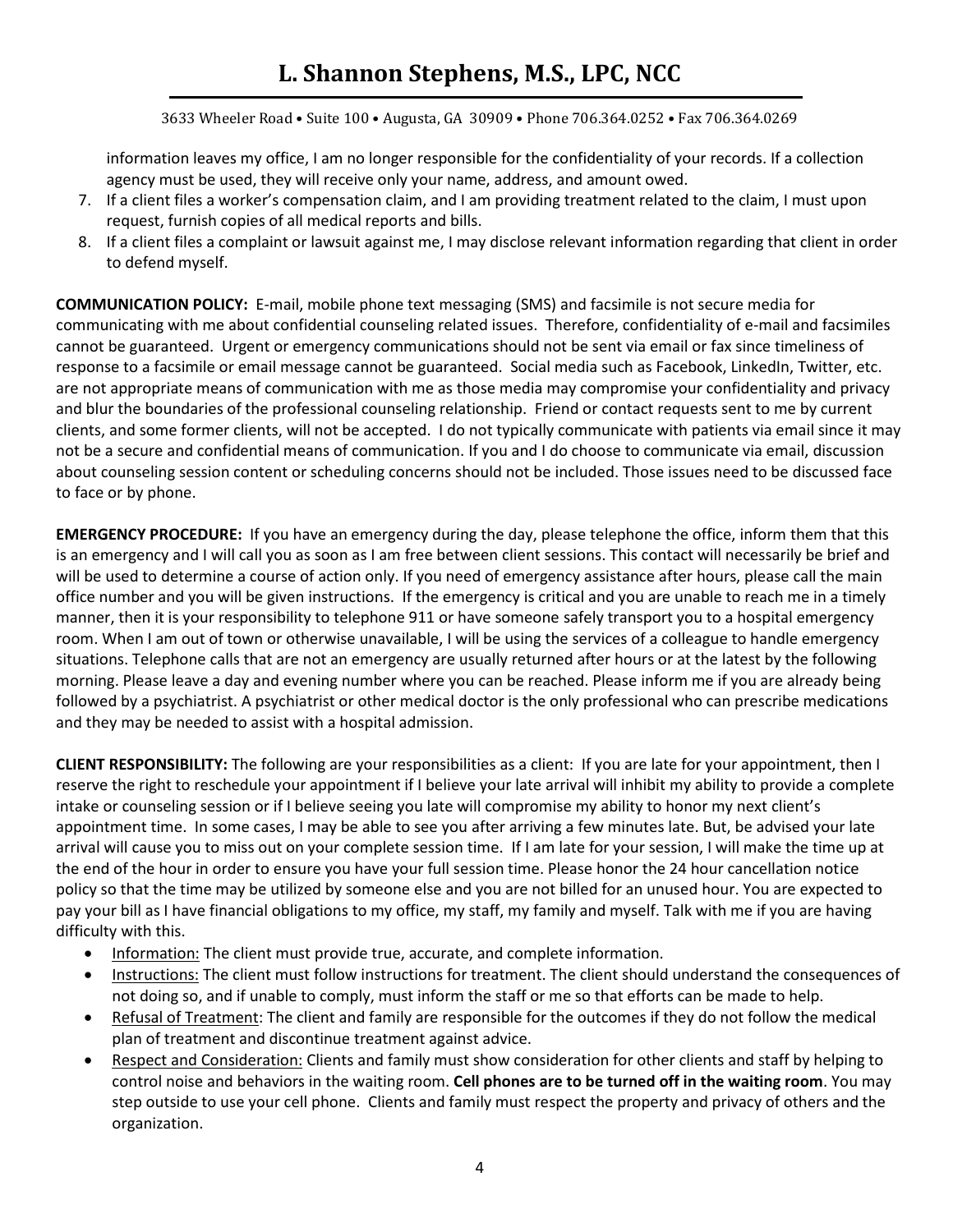3633 Wheeler Road • Suite 100 • Augusta, GA 30909 • Phone 706.364.0252 • Fax 706.364.0269

- Obligations: The client must keep appointments and fulfill financial obligations for their diagnostic and therapeutic services.
- Behavior: The client must abide by the rules and regulations of my office.

Not all services are a covered benefit in all insurance plans. **Patients are expected to pay for any part of charges not covered by insurance.** Unless prohibited by contract, patients will be billed for any unforeseen account balances after insurance has paid. A charge of \$25.00 will be assessed on all returned personal checks. Should your account be turned over to a collection agency, you will be responsible for collection fees, attorney fees, and court costs. If temporary financial problems affecting timely payment of your account should arise, we encourage you to **contact us promptly for assistance in management of your account**.

**PROFESSIONAL RECORDS**: The laws and standards of my profession require that I keep Protected Health Information (PHI) about you in your Clinical Record. You may examine and/or receive a copy of your Clinical Record if you request it in writing, except in unusual circumstances that involve 1) danger to yourself and others, 2) that make reference to another person (unless such other person is a health care provider) and I believe that access is reasonably likely to cause substantial harm to such other person, or 3) where information has been supplied to me confidentially by others. Because these are professional records, they can be misinterpreted and/or upsetting to untrained readers. For this reason, I recommend that you initially review them in my presence or have them forwarded directly to another mental health professional. I am allowed to charge a copying fee of about \$1.00 per page (and for certain other expenses). Please go to [https://dch.georgia.gov/medical-records-retrieval-rates](about:blank) for detailed information on current Georgia law for medical record retrieval rates. If I refuse your request for access to your records, you have a right of review (except for information provided to me confidentially by others), which I will discuss with you upon request.

**LETTERS/DOCUMENTATION REQUESTS**: I have the right to refuse writing up disability documentation, companion pet letters, disability letters for college accommodations, letters regarding your ability to work, or any letters that inform providers of your mental health history. I do not provide letters for patients I have seen less than 5 sessions. If I agree to provide documents, please know they are prepared at your expense, as they are not covered by your insurance and require me to work for you outside of your therapy session time. My rate is the same as a self-pay rate for a therapy session which is \$125 per hour unless we have agreed on another rate in advance. Please speak with me about these fees during a session when possible or by phone. I do not provide letters via email request or by messages left with front office staff without speaking to me. If I am unable to assist with your documentation requests or if you are not in agreement with paying for my time spent on your behalf, you may discuss these needs with your physician instead.

**AUDIO / VISUAL RECORDING:** There is to be no use of any type of visual or auditory recording devices at any time without the knowledge and consent of all parties present, including the therapist.

**CANCELLATION/NO SHOW POLICY**: You are expected to remember your appointments whether or not you receive a reminder from our office. Appointments must be cancelled at least 24 hours prior to the scheduled time or you will be charged \$65.00. If an emergency prohibits you from providing the 24 hour notice, this should be the exception rather than the rule. You may be required to provide written documentation of the emergency to prevent you from being billed.

 **By signing this Patient Informed Consent and Authorization as the Patient or Guardian of said Patient, I acknowledge that I have read, understand, and agree to the terms and conditions contained in this form. I am voluntarily agreeing to receive mental health assessment, treatment and services, from L. Shannon Stephens, M.S., LPC, NCC, for me (or my child if said child is the patient). I understand that I am financially responsible for this treatment and for any portion of the fees not reimbursed or covered by my/their health insurance. Deductibles and co-payments will be made at the time services are rendered.**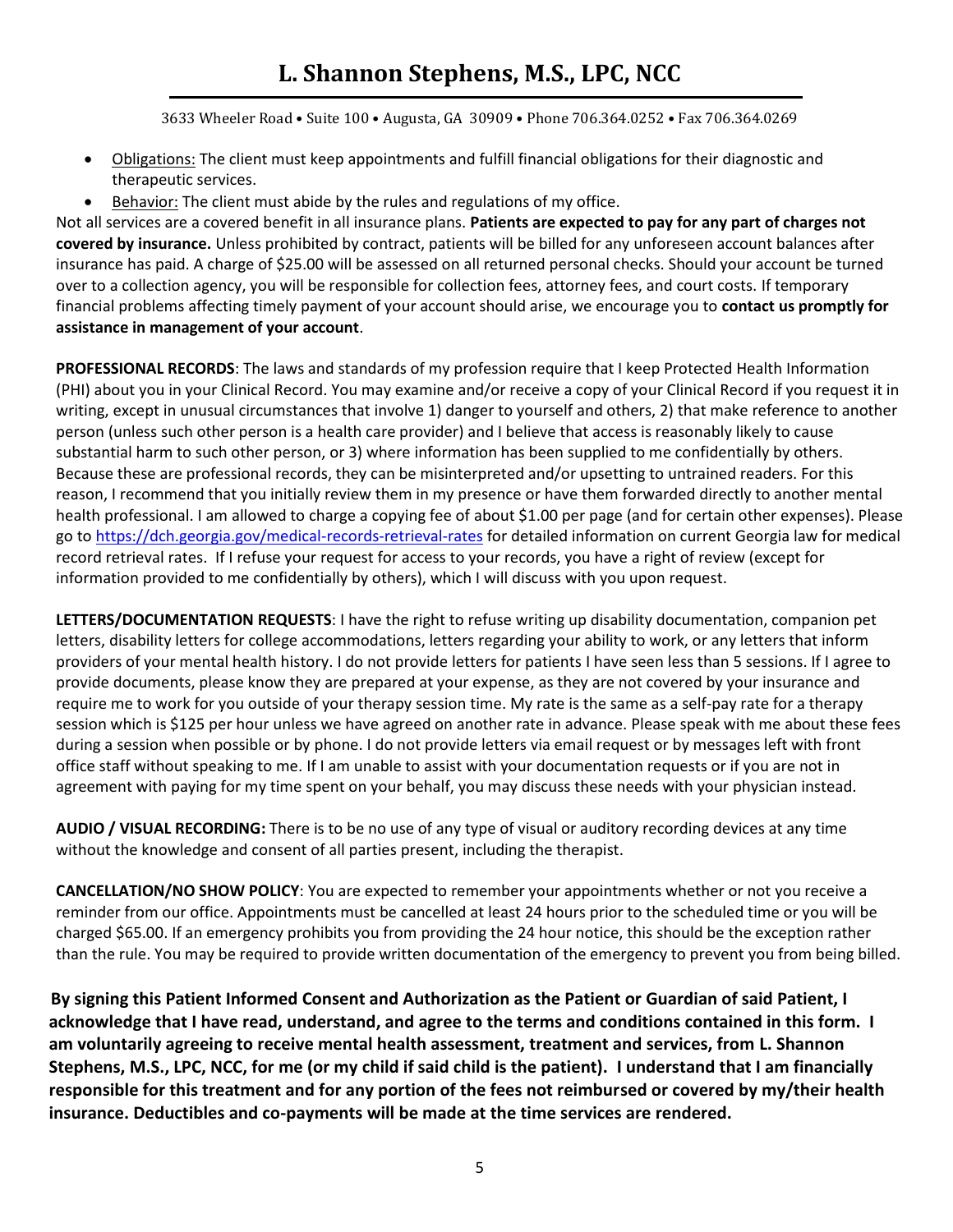3633 Wheeler Road • Suite 100 • Augusta, GA 30909 • Phone 706.364.0252 • Fax 706.364.0269

#### Patient/Custodial Parent/Legal Guardian **Date**

#### **DESCRIPTION OF MY COUNSELING SERVICES**

#### **WHAT IS PSYCHOTHERAPY?**

All people deal with everyday problems and challenges. Some experience extremely traumatic and painful circumstances. Often we are able to overcome these difficulties on our own or with the support of loved ones. Other times, it is helpful to seek assistance from a trained professional who offers an objective perspective. In psychotherapy, individuals have an opportunity to develop positive coping skills and identify solutions to personal problems. Clients are taught to communicate more effectively and set healthy limits in their relationships. Behaviors, decisions and ways of thinking that prevent clients from moving forward are challenged to help the client meet their counseling goals.

#### **WHAT IS CAREER COUNSELING?**

Career counseling involves gathering information about self and the work world to determine which college academic programs or professional careers might be a good match. This process includes examining interests, clarifying values, identifying skills, resolving chronic indecision, and understanding personality type. In many cases, career testing will be recommended to achieve the best possible career counseling results.

#### **WHAT IS EDUCATIONAL COUNSELING?**

This counseling service assists older high school and college students with developing effective study and time management skills. Issues such as test taking and overcoming academic anxieties are commonly addressed. Please note that educational counseling is not the same as or a substitute for academic tutoring.

#### **WHAT IS THE PREPARE/ENRICH PREMARITAL COUNSELING PROGRAM?**

The PREPARE/ENRICH program was created as a resource to help couples establish stronger relationships and get to know each other better than before: to truly understand their partner and themselves, to make difficult conversations easier, to resolve conflicts, and to bring couples closer together. The program is a proven tool, scientifically developed to help couples stimulate honest, open dialogue about difficult to discuss subjects. PREPARE/ENRICH includes an online assessment to identify your current strengths and growth areas as a couple. The online assessment will need to be completed after the 1<sup>st</sup> counseling session and at least 5 days before the scheduled date of session 2. Assessment feedback will be provided, beginning in session 2, to help you understand your results, as well as teach you important relationship skills. The average couple attends 8 sessions to complete the process. In this process, you will:

- Identify your strengths as a couple and build new ones Strengthen your communication skills
- Uncover stressful areas and resolve conflicts Explore your families of origin
- 
- Understand and appreciate personality differences
- 
- 
- Comfortably discuss financial issues Establish personal, couple and family goals

Premarital counseling using the PREPARE/ENRICH program is not the same as in-depth marriage counseling that focuses on resolving significant marital problems. Instead, PREPARE/ENRICH will focus on creating awareness and education in the areas listed above.If I determine a couple or either partner will best benefit from participating in more in-depth marital or individual counseling, I will discuss this issue with the couple and provide a referral to a marriage and family therapist or other appropriate mental health professional. Some of the issues that may prompt a referral include alcohol/substance abuse, physical or sexual abuse, unmanaged mental health disorders (such as serious clinical depression or anxiety disorders), sexual addictions or on-going infidelity.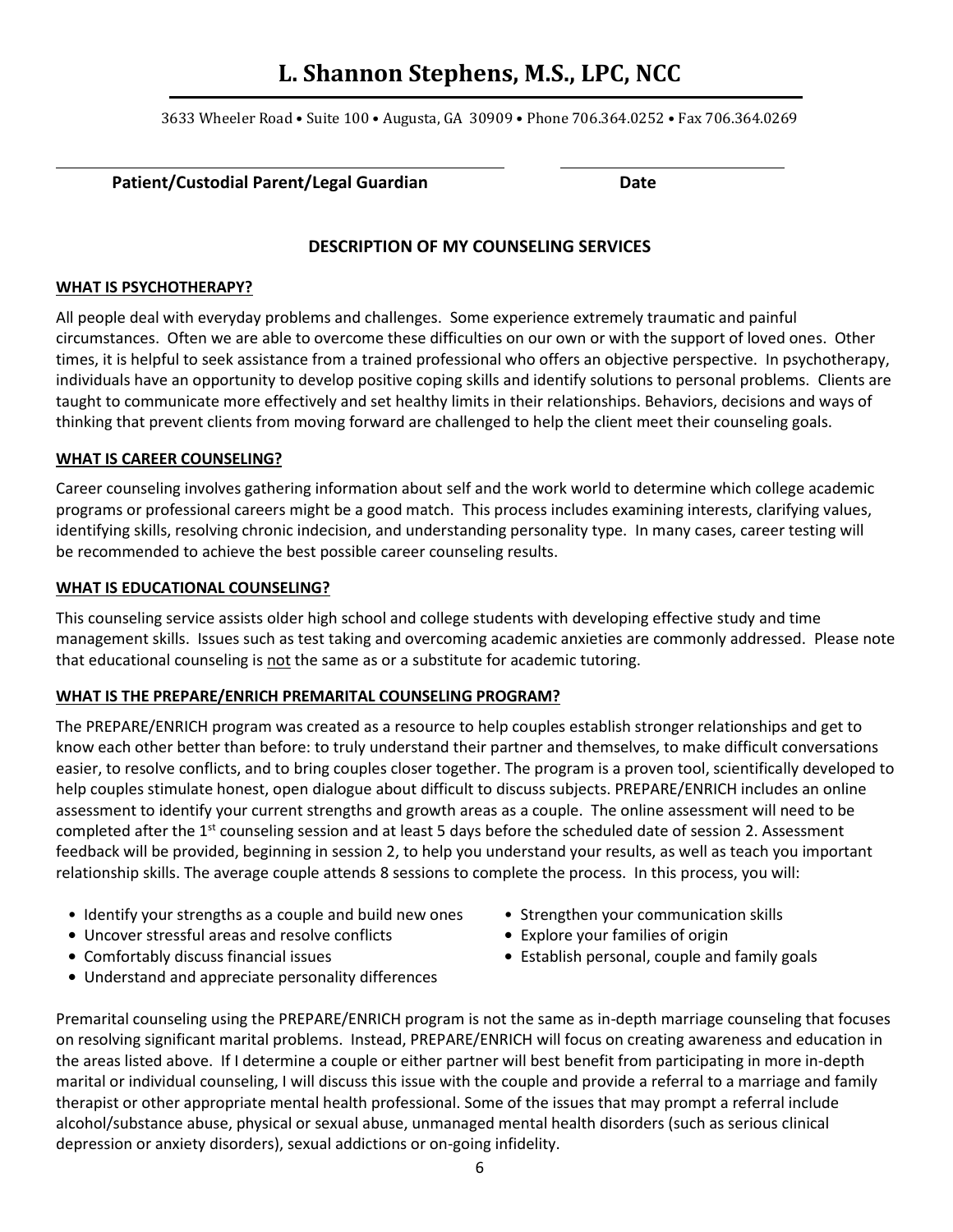3633 Wheeler Road • Suite 100 • Augusta, GA 30909 • Phone 706.364.0252 • Fax 706.364.0269

For couples in Georgia, completing at least 6 hours of the PREPARE/ENRICH program will qualify you for a \$35 reduction in your marriage license. Completing the program also often satisfies the premarital counseling requirements for marriage in the church sanctuary. A certificate of completion will be provided upon completion of the program. **Today's Date:** 

#### **PATIENT INFORMATION:**

|                                                                                                                                                                                                                                |      |       |                                           | $ML$ <sub>___</sub> |
|--------------------------------------------------------------------------------------------------------------------------------------------------------------------------------------------------------------------------------|------|-------|-------------------------------------------|---------------------|
|                                                                                                                                                                                                                                |      |       |                                           |                     |
| <b>Street</b>                                                                                                                                                                                                                  |      |       | City State Zip                            |                     |
|                                                                                                                                                                                                                                |      |       |                                           |                     |
|                                                                                                                                                                                                                                |      |       |                                           |                     |
|                                                                                                                                                                                                                                |      |       |                                           |                     |
| Email: Note and the second contract of the second contract of the second contract of the second contract of the second contract of the second contract of the second contract of the second contract of the second contract of |      |       |                                           |                     |
| Family Physician: (Name, Address, & Phone): [2012] [2013] [2013] [2013] [2014] [2014] [2014] [2014] [2014] [20                                                                                                                 |      |       |                                           |                     |
|                                                                                                                                                                                                                                |      |       | Occupation: <u>______________________</u> |                     |
| Employer's Address: Universe of the Contract of the Contract of the Contract of the Contract of the Contract of the Contract of the Contract of the Contract of the Contract of the Contract of the Contract of the Contract o |      |       |                                           |                     |
| <b>Street</b>                                                                                                                                                                                                                  | City |       | State Zip                                 |                     |
| <b>For Married Patients</b>                                                                                                                                                                                                    |      |       |                                           |                     |
|                                                                                                                                                                                                                                |      |       | Date of Birth: 1990 1990                  |                     |
|                                                                                                                                                                                                                                |      |       | Occupation: ________________              |                     |
|                                                                                                                                                                                                                                |      |       | Work Phone: _______________               |                     |
| If Patient is a Minor:                                                                                                                                                                                                         |      |       |                                           |                     |
|                                                                                                                                                                                                                                |      |       |                                           |                     |
| Social Security No.:                                                                                                                                                                                                           |      |       | Date of Birth:                            |                     |
| Address:                                                                                                                                                                                                                       |      |       |                                           |                     |
| <b>Street</b>                                                                                                                                                                                                                  | City | State | Zip                                       |                     |
| Place of Employment: Note that the property of the property of the property of the property of the property of the property of the property of the property of the property of the property of the property of the property of |      |       | Work Phone: North Monte                   |                     |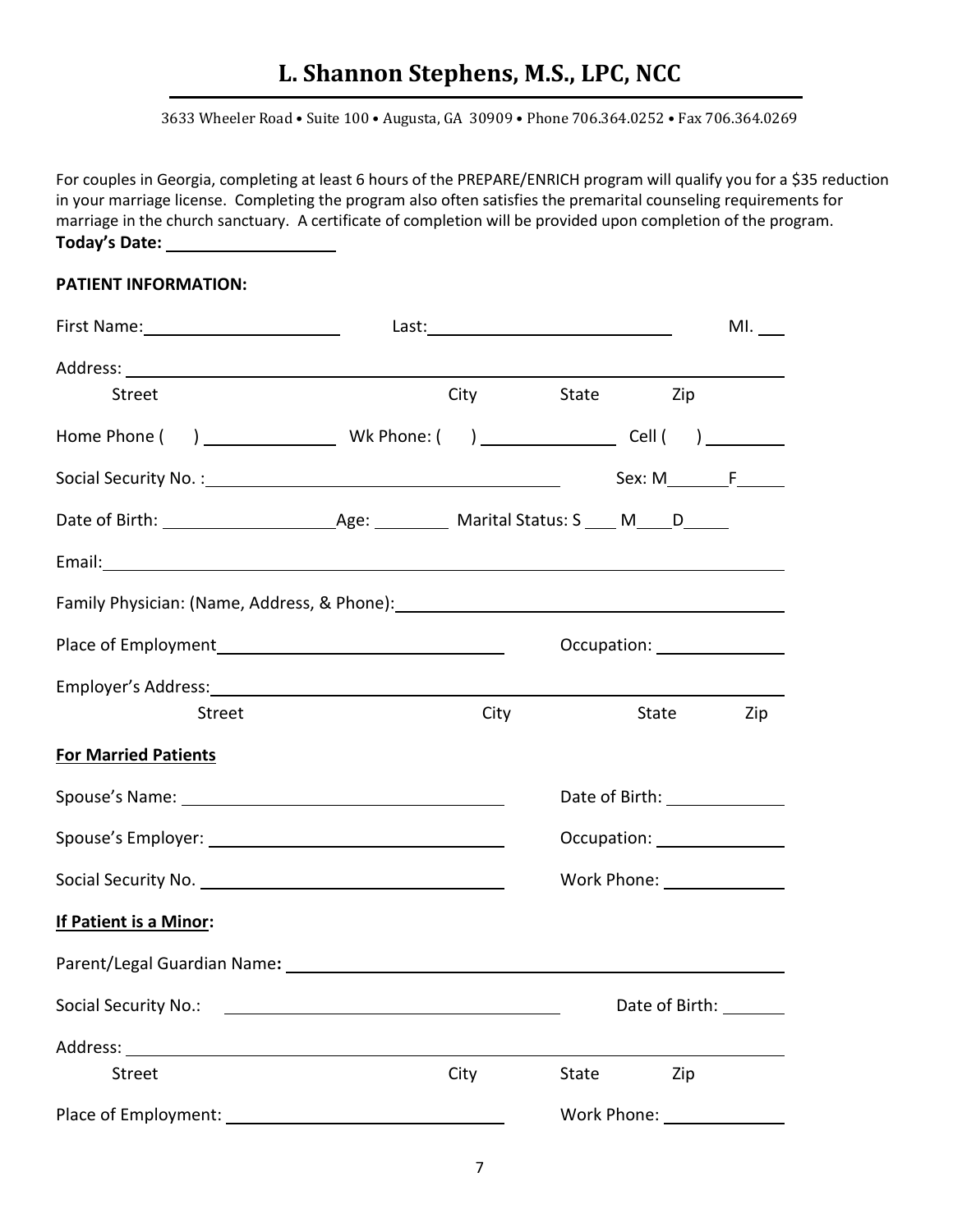3633 Wheeler Road • Suite 100 • Augusta, GA 30909 • Phone 706.364.0252 • Fax 706.364.0269

Employer's Address:

Street City State Zip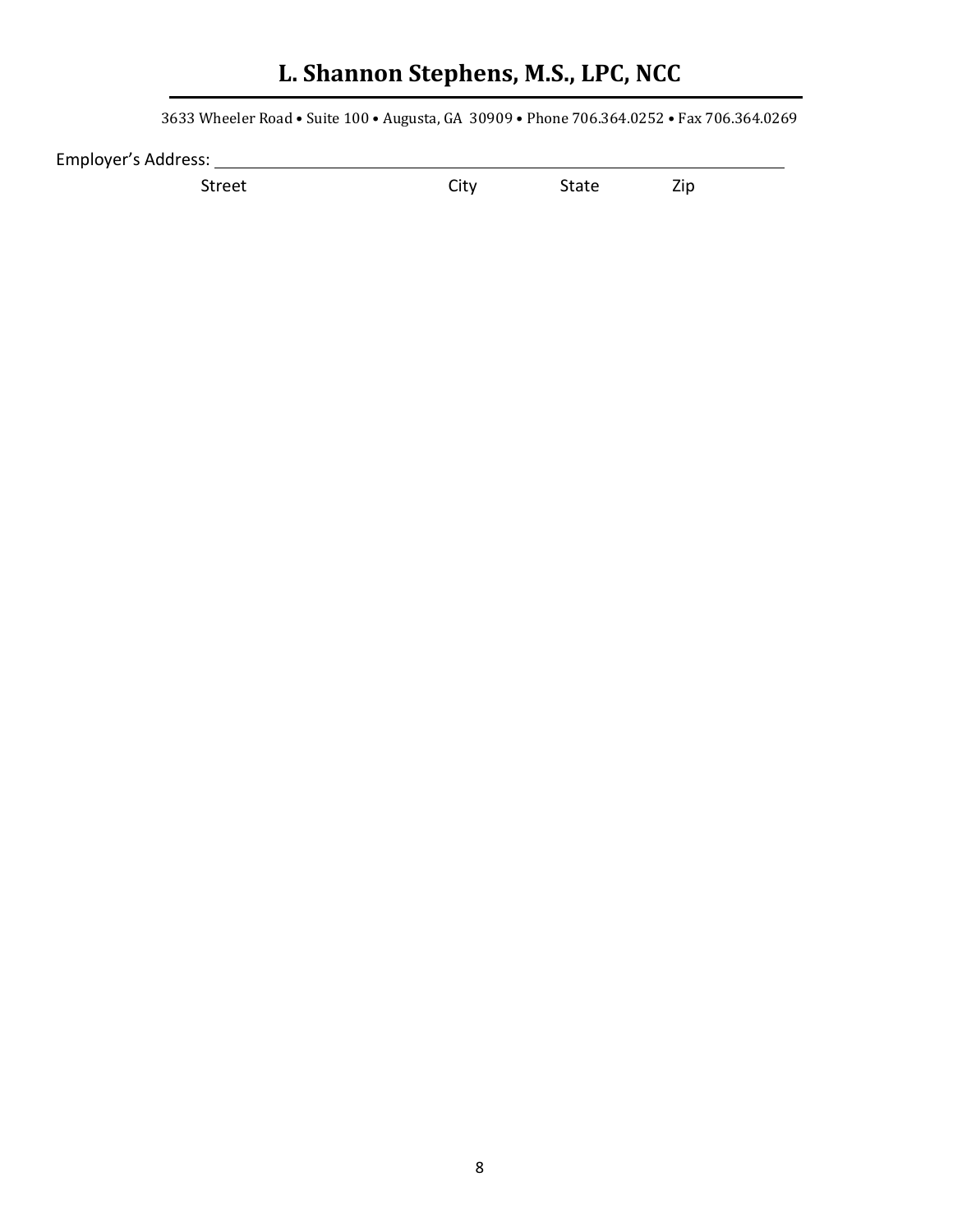3633 Wheeler Road • Suite 100 • Augusta, GA 30909 • Phone 706.364.0252 • Fax 706.364.0269

### **EMAIL AND TEXT MESSAGING CONSENT FORM**

| . . | authorize |
|-----|-----------|
|     |           |

(Patient printed name) (Therapist name)

to send automated appointment reminder email and/or text messages to me. I understand my Therapist is not responsible for any breach of privacy, confidentiality, or security of the emails/texts once they are received on my electronic devices. I understand the reminder system is automated and does accept reply emails/texts and is used for the sole purpose of appointment reminders. I agree to call the Clinicians Office at 706-364-0252 within regular business hours to cancel/reschedule appointments. I understand I may be charged a late cancellation/no show fee if I do not honor the 24-hour cancellation notice policy. In the case of an emergency, I agree to notify the office as soon as possible.

### **Contact by text messages:**

I **DO** wish to have this contact at the following phone number:

**I I DO NOT** wish to have this contact.

\_\_\_\_\_\_\_\_\_\_\_\_\_\_\_\_\_\_\_\_\_\_\_\_\_\_\_\_\_\_\_\_\_

### **Contact by email:**

□ **IDO** wish to have this contact at the following email address:

\_\_\_\_\_\_\_\_\_\_\_\_\_\_\_\_\_\_\_\_\_\_\_\_\_\_\_\_\_\_\_\_\_\_\_\_\_\_\_\_\_\_\_\_\_\_\_\_\_\_

\_\_\_\_\_\_\_\_\_\_\_\_\_\_\_\_\_\_\_\_\_\_\_\_\_\_\_\_\_\_\_\_\_\_\_\_\_\_\_\_\_\_\_\_ \_\_\_\_\_\_\_\_\_\_\_\_\_\_\_\_\_\_\_\_\_\_

**I I DO NOT** wish to have this contact.

(Patient/Custodial Parent/Legal Guardian) (Date of Signature)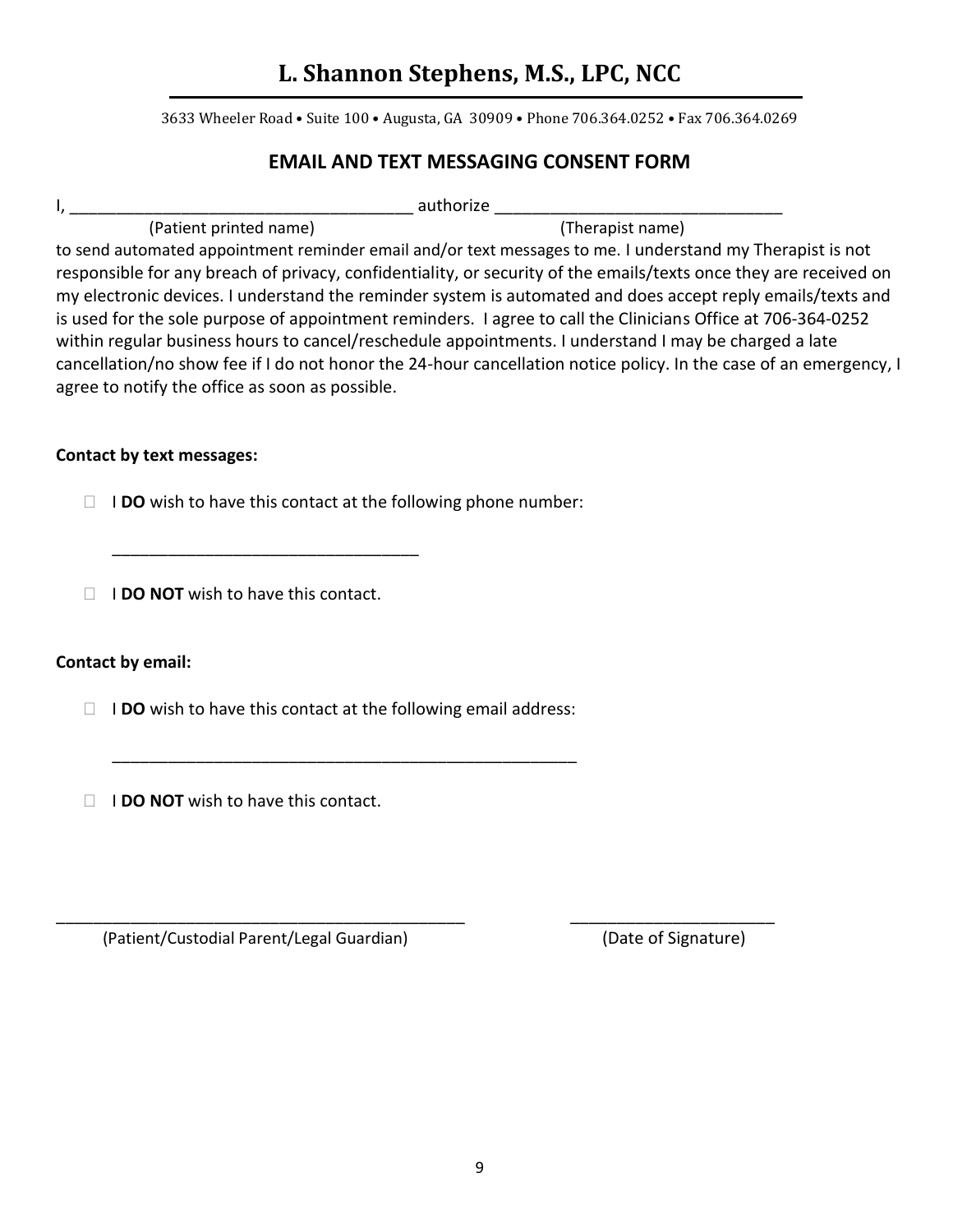3633 Wheeler Road • Suite 100 • Augusta, GA 30909 • Phone 706.364.0252 • Fax 706.364.0269

| <b>Insurance Information:</b> |                            |
|-------------------------------|----------------------------|
|                               |                            |
|                               |                            |
|                               |                            |
|                               |                            |
|                               |                            |
|                               |                            |
|                               |                            |
|                               |                            |
|                               | SS#: _____________________ |

**\*\*\*Please give the receptionist your insurance card at the time of check-in. If you have two insurance companies please inform us at your first visit.**

### **Assignment of Insurance Benefits**

For the purpose of paying all or part of the fees owed to L. Shannon Stephens, M.S., LPC, NCC for the services which have or will be rendered to the above patient, the undersigned hereby irrevocably assigns any insurance payments payable for the benefit of said patient by the above insurance company or companies and all rights and interest in said policy, but only to the extent necessary to pay L. Shannon Stephens, M.S., LPC, NCC , as a result of rendering services to the above mentioned patient whose liability will be reduced by the amount of benefit payments received hereunder. Undersigned understands that the nature of the patient's disability may be such that no benefit payments will be payable under the policy specified above. Any fees owed by the undersigned under the terms of this agreement shall be paid in full within thirty days after billing agency unless prior arrangements have been made in writing with L. Shannon Stephens, M.S., LPC, NCC.

Patient/Custodial Parent/Legal Guardian Date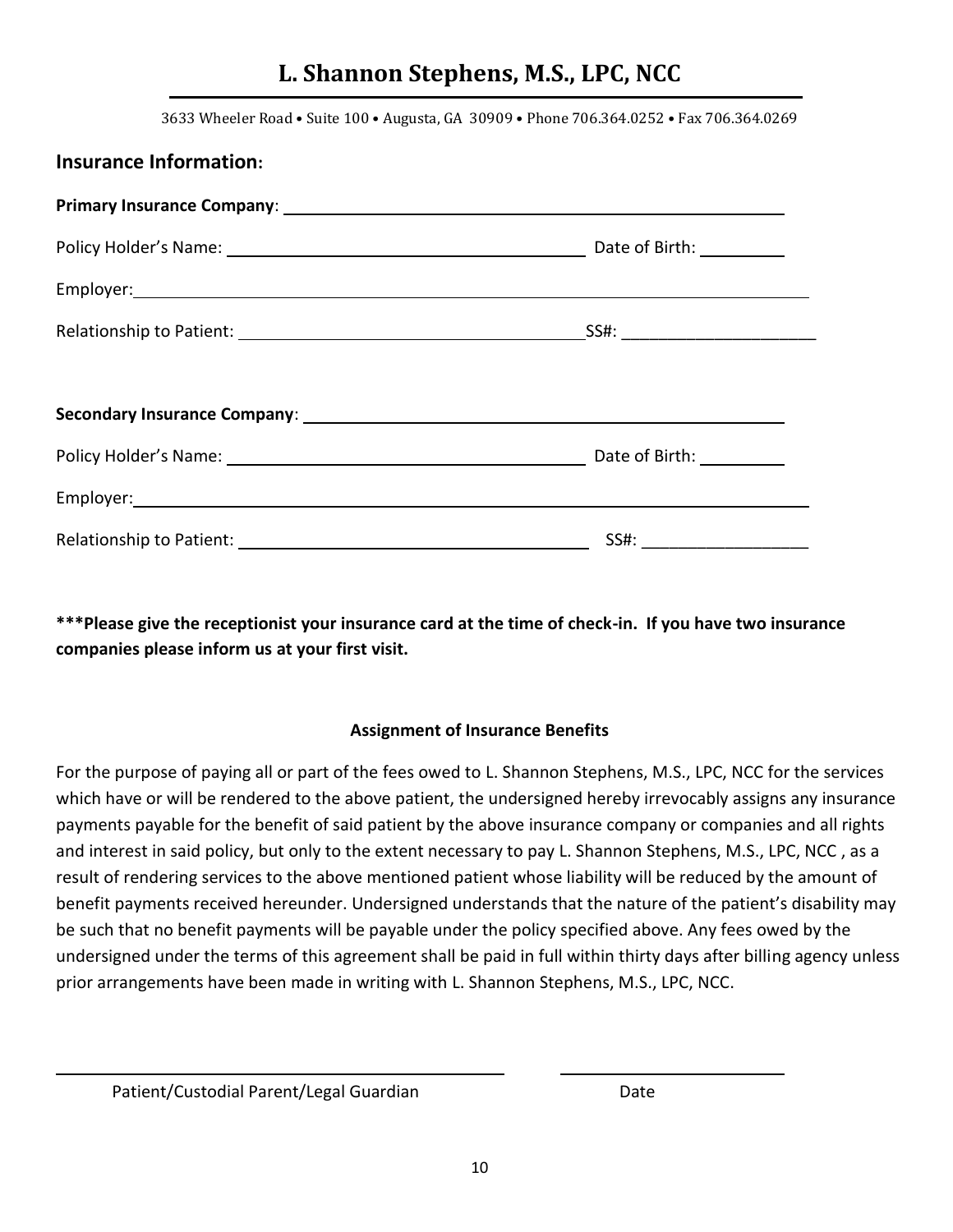3633 Wheeler Road • Suite 100 • Augusta, GA 30909 • Phone 706.364.0252 • Fax 706.364.0269

### **Consent for Disclosure of Information to Third Party Payers (Entities that pay your claims):**

The undersigned authorizes L. Shannon Stephens, M.S., LPC, NCC to release all patient information regarding diagnosis, treatment, and prognosis with respect to any physical, psychiatric, or drug/alcohol related condition for which the patient is being evaluated and treated, to the insurance company, the third party payer, or its representatives.

The undersigned acknowledges that such disclosures shall be limited to information that is reasonably necessary for the discharge of the legal or contractual obligations of the insurance company or third party payer.

The undersigned understands that the information obtained by use of this "Authorization" may be used by the above mentioned insurance company or third party payer to determine eligibility for benefits under an existing policy, and further understands that information obtained by such insurance company or third party payer shall not be released to any other person unless the undersigned so authorizes.

The undersigned acknowledges that he/she may request to receive a copy of this Authorization for disclosure of information to third party payers, and that he/she may revoke this Authorization at any time, except to the extent that action has been taken in reliance thereon.

The undersigned further acknowledges that this Authorization shall be valid during the pendency of these claims.

Patient/Custodial Parent/Legal Guardian Date

### **BILLING PROCEDURES**

- Appointments must be canceled at least 24 hours prior to the scheduled appointment or you will be charged a 'no-show' or late cancellation fee of \$65.00.
- A charge of \$25.00 will be assessed on all returned personal checks.
- Insurance will be filed for your appointments after the office has verified insurance coverage.
- Insurance deductibles, co-payments, and coinsurance amounts must be met at the time of service.
- Insurance laws have been enacted that forbid fee altering for services. If you have hardship needs, please discuss this with me during our first session.
- Statements are mailed on a monthly basis.
- I accept checks, cash, debit cards, and credit cards, Visa and MasterCard, as forms of payment.

Please direct any concerns or questions to either myself or the front office staff at 706-364-0252.

Please sign to indicate that you have read and understand my billing policies. If you do not understand, please inform me during our first session.

Patient/Guarantor Signature **Date of Australian Control** Date Date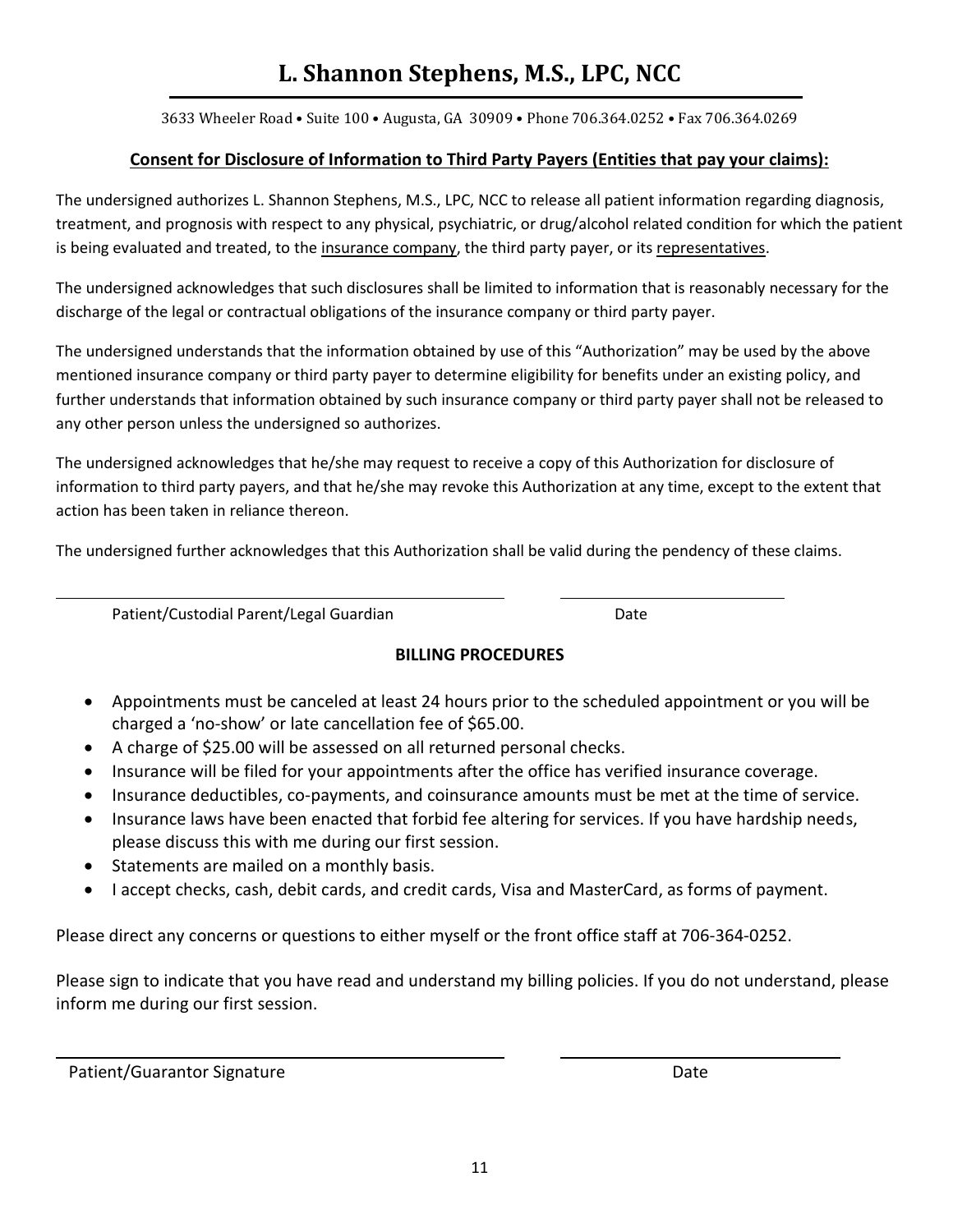| 3633 Wheeler Road . Suite 100 . Augusta, GA 30909 . Phone 706.364.0252 . Fax 706.364.0269 |
|-------------------------------------------------------------------------------------------|
| In Case of Emergency Contact:                                                             |
| Relationship: ______________________                                                      |
| Phone: _______________________                                                            |
|                                                                                           |
|                                                                                           |
| **WOULD YOU LIKE INFORMATION RELEASED TO YOUR PRIMARY CARE PHYSICIAN?                     |
|                                                                                           |
|                                                                                           |
| NO (**PLEASE SIGN & DATE AT THE BOTTOM)                                                   |
|                                                                                           |
|                                                                                           |
|                                                                                           |
|                                                                                           |
|                                                                                           |
|                                                                                           |
|                                                                                           |
|                                                                                           |
|                                                                                           |

to exchange information regarding my mental health and/or substance abuse treatment and medical health care for coordination of care purposes as may be necessary for the administration and provision of my health care coverage. The information exchanged may include information on mental health care and/or substance abuse care and/or treatment such as diagnosis and treatment plan. I understand that this authorization shall remain in effect for 12 months from the date of my signature below or for the course of this treatment, whichever is longer. I understand that I may revoke this authorization at any time by written notice to the above behavioral health provider. I also understand that it is my responsibility to notify my behavioral health provider if I choose to change my primary care physician.

| <u>.</u><br>512<br>- - |  |
|------------------------|--|
|                        |  |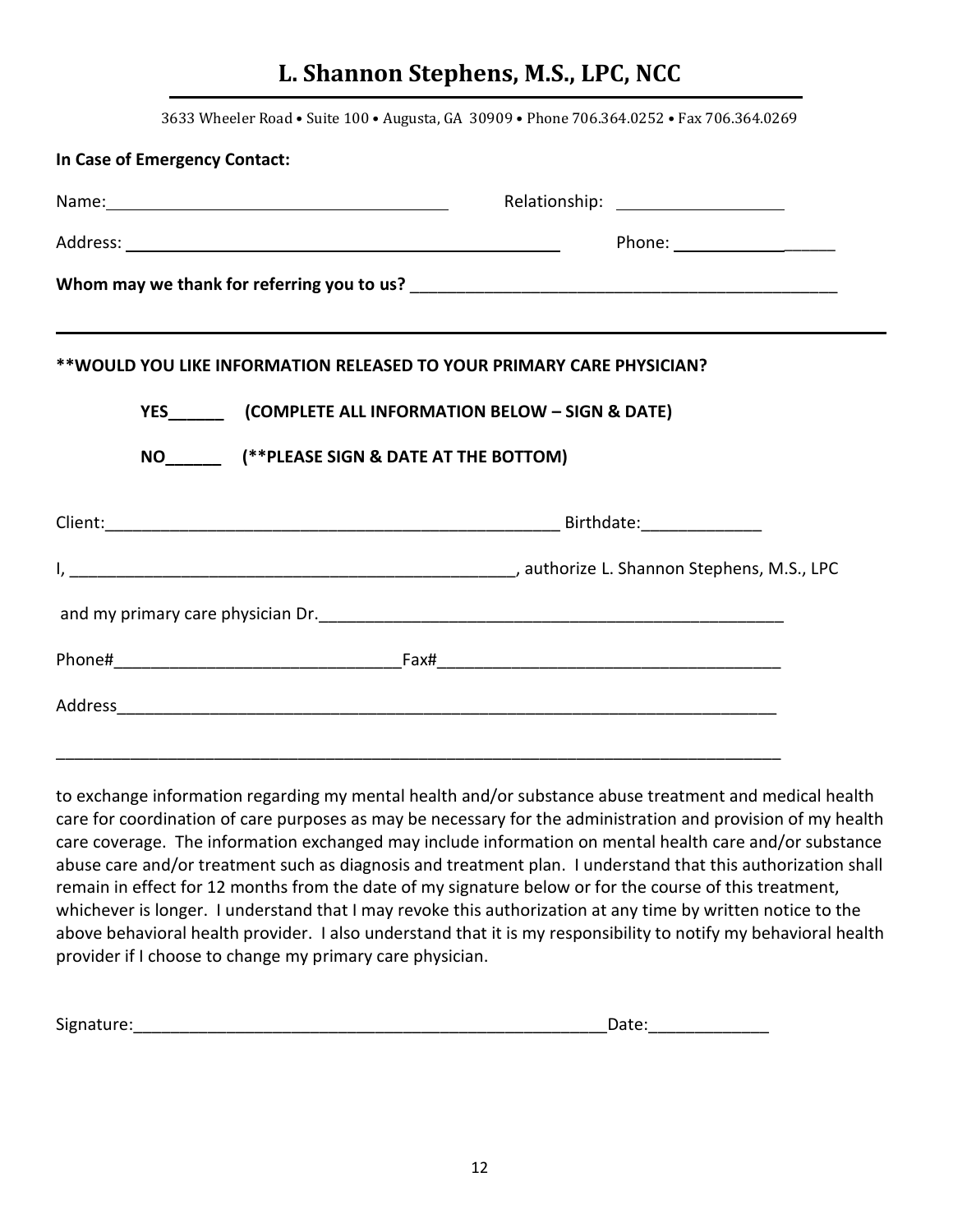3633 Wheeler Road • Suite 100 • Augusta, GA 30909 • Phone 706.364.0252 • Fax 706.364.0269

### **Client Information and Informed Consent for Telemental Health Treatment**

Telemental health services involve the use of electronic communications (telephone, video conference, etc.) to enable therapists to provide services to individuals remotely. Telemental health is a relatively recent approach to delivering care and there are some limitations compared with seeing a therapist in person. These limitations can be addressed and are usually minor depending on the needs of the client and the care with which the technology (cell phone, tablet, computer, etc.) is utilized.

#### **Timely notification:**

My intention is that telemental health be offered at my practice during the extent of the COVID-19 public health crisis. I cannot guarantee that services via telehealth will continue after this health emergency has abated.

#### **Additional Points for Client Understanding:**

- I understand that this form is signed in addition to the paperwork you completed as a new patient and does not change any of the *Client Consent for Counseling* documents I agreed to previously. (A copy of the new patient paperwork is available the office website at www.cliniciansoffice.come, if needed.)
- I understand that my Initial Consultation may be done using telemental health.
- I understand that telemental health services are completely voluntary and that I can choose not to do it or not to answer questions at any time.
- I understand that none of the telemental health sessions will be recorded or photographed by my therapist without my written permission, and I understand that I may not record or photograph any of my telemental health sessions without the written permission of my therapist.
- I understand that the laws that protect privacy and the confidentiality of client information also apply to telemental health, and that no information obtained in the use of telemental health that identifies me will be disclosed to other entities without my consent.
- I understand that because this is a technologically-based method it may sometimes be necessary for a technician to assist with the equipment. Such technicians will keep any information confidential.
- I understand mental health is performed over a secure a communication system that is almost impossible for anyone else to access, but because there is still a possibility of a breach, I accept the very rare risk that this could affect confidentiality.
- I understand that there are risks from telemental health that may include but are not limited to the possibility despite all reasonable efforts by my provider: the transmission of medical information could be disrupted or distorted by technical failures; the transmission of my medical information could be interrupted by unauthorized persons; the electronic storage of my medical information could be accessed by unauthorized persons; and/or misunderstandings may occur more easily, particularly when care is delivered in an asynchronous manner.
- I understand that telemental health sessions will not be exactly the same as an in-person session due to the fact that I will not be in the same room as my therapist.
- I understand that I may experience benefits from the use of telemental health in my care, but that no results can be guaranteed or assured.
- I understand I am responsible for creating a safe, confidential space during sessions and I will engage in sessions in a private location where I cannot be heard or seen by others.
- I understand I am responsible for logging out or hanging up once sessions are complete.
- I understand you may contact me from a blocked number to avoid others knowing we have connected.
- I understand that if there is an emergency during a telemental health session, then my therapist will call emergency services and my emergency contact. I understand that if I do not follow safety/emergency protocols, my therapist has the right to discontinue use of teletherapy to protect my safety and well-being.
- I understand that if the video conferencing or telephone connection drops while I am in a session, I will provide a phone number (see below) for follow up contact if a plan for technical failures has not already been arranged with my therapist.
- I understand that I am required to provide an emergency contact (see below) in case of an emergency.
- I understand that telemental health-based services may not be appropriate for everyone seeking therapy. I also understand that if my therapist believes I would be better served by another form of therapeutic services (e.g. face-to-face services), she will make every effort under the circumstances of the COVID-19 health crisis to refer me to a practitioner who can provide such services in my area.
- I understand I may be requested to install applications specific to treatment onto my phone, tablet or computer device. Some applications specifically interact via phone /tablet, device, etc. and have the capability to report activity, GPS location, etc.
- I understand I have the right to withhold or withdraw this consent at any time. However, if I do so, this may require my therapist to provide referrals to other treatment providers if face-to-face services are not an option based on geography and/or circumstance.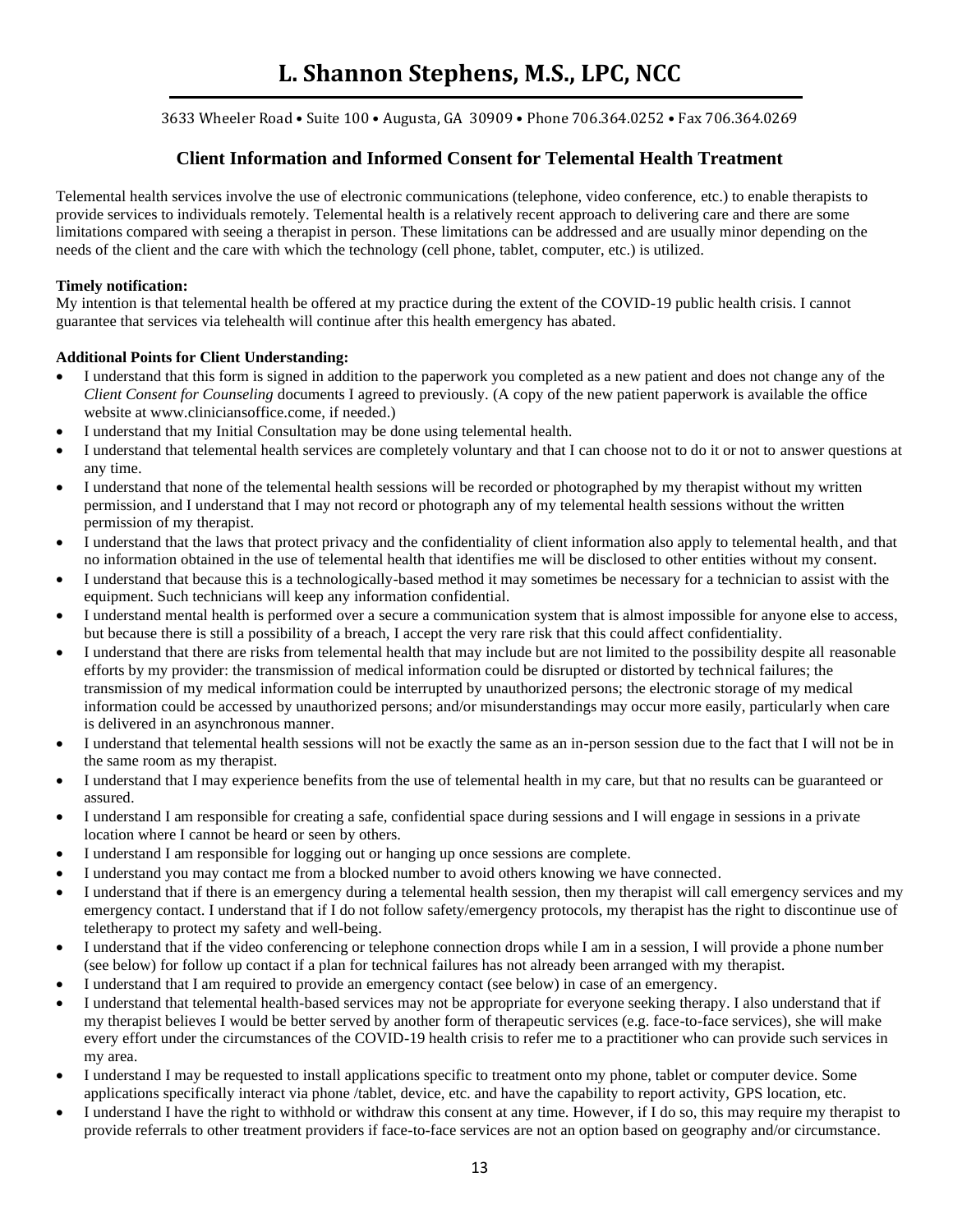3633 Wheeler Road • Suite 100 • Augusta, GA 30909 • Phone 706.364.0252 • Fax 706.364.0269

- I understand the laws that protect the confidentiality of my personal health information also apply to telemental health, as do the limitations to that confidentiality discussed in the *Client Consent for Counseling* agreement. I also understand that the dissemination of any personally identifiable images or information from the telemental health interaction will not be shared without my written consent.
- I understand that email is not an appropriate means of communicating with my therapist in the case of emergency. I understand the email address provided below is to be used for providing this form only and is not an email that is monitored by my therapist. Any email address used by my therapist to engage in video conferencing is also not meant to be used in the case of an emergency or for counseling related content to be shared. I understand that email is not a secure communication medium for sensitive/personal information. I agree to call the office for scheduling, payments, insurance questions, or supplying other information.

**Emergency Contact Name: Emergency Contact Number: Emergency Contact Number:**  $\blacksquare$ 

#### **CANCELLATION/NO SHOW POLICY**

If you need to cancel an appointment, please follow the same procedure you already agreed to in your original *Client Consent for Counseling* documents. **As a reminder, cancellations should be made within 24 hours of your scheduled session time, unless you have a same day emergency arise. We understand this may be a more common occurrence in current times but please be sensitive to the needs of other patients needing appointments and the impact cancellations have on my practice now more than ever before.** Please call and inform our office of any same day emergencies. **If cancellation is not made within 24 hours, I reserve the right to charge a \$65 fee in the same way a fee is charged for missing or late cancelling in-person sessions.** 

#### **PAYMENT FOR SERVICES**

As with your face to face sessions, we will submit a claim to any insurance provider you gave us written consent to bill in your *Consent for Disclosure of Information to Third Party Payors* in the new patient paperwork completed at your first visit. Not all mental health services are a covered benefit in all insurance plans. However, it is our understanding at this time that most insurers are covering telemental health services during this emergency period. If you feel unsure, please contact your insurance company. **Patients are expected to pay for any part of charges not covered by insurance per usual procedure (i.e., copay, deductibles, etc.)**. Billing processes remain the same for telemental health services as with in office visits, as outlined in the *Client Consent for Counseling* document. Self-pay arrangements already in place will remain the same for teletherapy sessions. **It is preferable that payments are made by phone. The front office will call you to obtain your credit card information after your session concludes.** It is also possible I may need to help relieve the burden on the front office by collecting your credit card information during our sessions and process the payment later. If an alternative form of payment is needed, please discuss this with me. Please be patient with us as we do our very best to continue offering you counseling services in an ever-changing situation.

#### **CONSENT**

I consent to engaging in telemental health as part of my treatment with L. Shannon Stephens. I understand that "telemental health" includes the practice of health care delivery, diagnosis, consultation, treatment, transfer of personal health information, and education using interactive audio, video, or data communications. I understand the information provided above regarding telemental health. I hereby give my informed consent for the use of telemental health in my care.

| Name of Patient (Print)                              | Email (Print)                                                                                                                                                                                                                  | Cell Phone |  |  |
|------------------------------------------------------|--------------------------------------------------------------------------------------------------------------------------------------------------------------------------------------------------------------------------------|------------|--|--|
| <b>Signature of Patient</b>                          |                                                                                                                                                                                                                                |            |  |  |
|                                                      | Date: the contract of the contract of the contract of the contract of the contract of the contract of the contract of the contract of the contract of the contract of the contract of the contract of the contract of the cont |            |  |  |
| Name of Legal Guardian [if patient under 18] (Print) | Signature of Legal Guardian                                                                                                                                                                                                    |            |  |  |
|                                                      |                                                                                                                                                                                                                                | Date:      |  |  |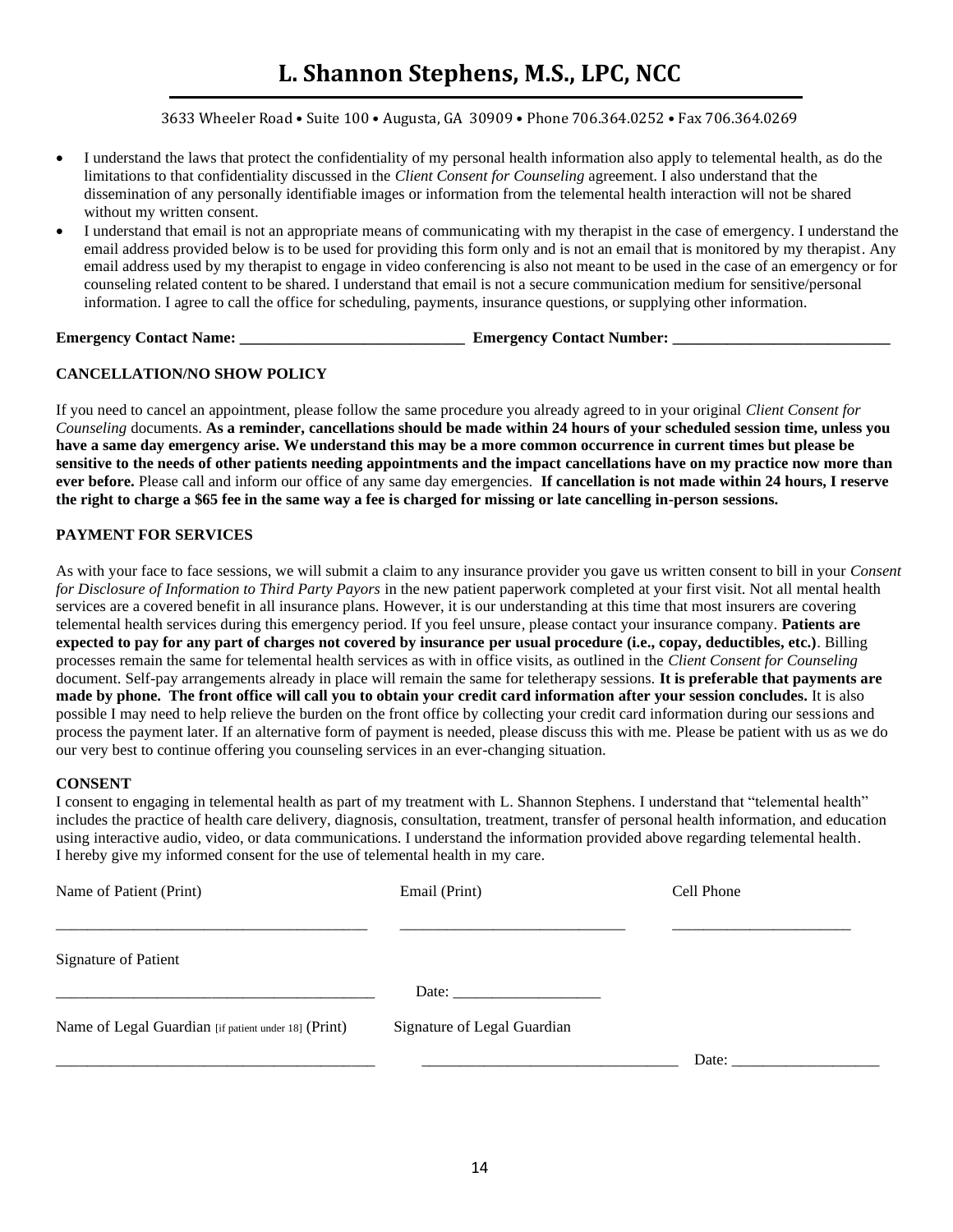3633 Wheeler Road • Suite 100 • Augusta, GA 30909 • Phone 706.364.0252 • Fax 706.364.0269

\*\*We want to make returning this form to our office as easy as possible amid the COVID-19 health crisis. If you are attending a session in person, bring the form with you or ask the front office for a copy. You may also download and sign the form and email it back to the office at [renee.rbgs@gmail.com.](about:blank) If you have an easy way to scan your signed document and email it back to us, that's great. If not, you may take a photo with your smartphone and email it. If you have access to a fax, our fax number is 706-364-0269. You may also download, sign, and mail it to our office at the address at the top of this document. Need help? Give us a call at 706-364-0252. Thank you!\*\*

#### **INFORMED CONSENT FOR IN-PERSON SERVICES DURING COVID-19 PUBLIC HEALTH CRISIS**

This document contains important information about in-person services in light of the COVID-19 public health crisis. Please read this carefully and let me know if you have any questions. When you sign this document, it will be an official agreement between us.

#### **Decision to Meet Face-to-Face**

There may be a need to meet in person for some or all of our sessions. We will need to agree to meet in person. If there is a resurgence of the pandemic or if other health concerns arise, however, I may require that we meet via telehealth. If you have concerns about meeting through telehealth, we will talk about it first and try to address any issues. You understand that, if I believe it is necessary, I may determine that we return to telehealth for everyone's well-being.

If you decide at any time that you would feel safer staying with, or returning to, telehealth services, I will respect that decision, as long as it is feasible and clinically appropriate. Reimbursement for telehealth services, however, is also determined by the insurance companies and applicable law, so that is an issue we may also need to discuss.

### **Risks of Opting for In-Person Services**

You understand that by coming to the office, you are assuming the risk of exposure to the coronavirus (or other public health risk). This risk may increase if you travel by public transportation, cab, or ridesharing service.

### **Your Responsibility to Minimize Your Exposure**

To obtain services in person, you agree to take certain precautions which will help keep everyone (you, me, and our families, [my other staff] and other patients) safer from exposure, sickness and possible death. If you do not adhere to these safeguards, it may result in our starting / returning to a telehealth arrangement. Initial each to indicate that you understand and agree to these actions:

- You will only keep your in-person appointment if you are symptom free.
- You will wear a mask/face covering in our suite until you reach my office. You and I will decide together if masks will be worn during your therapy session.
- The waiting room should be limited to patients being seen for therapy sessions. Minor patients or patients needing physical assistance may bring 1 person with them into the waiting room.
- You will take steps between appointments to minimize your exposure to COVID. \_\_\_\_\_\_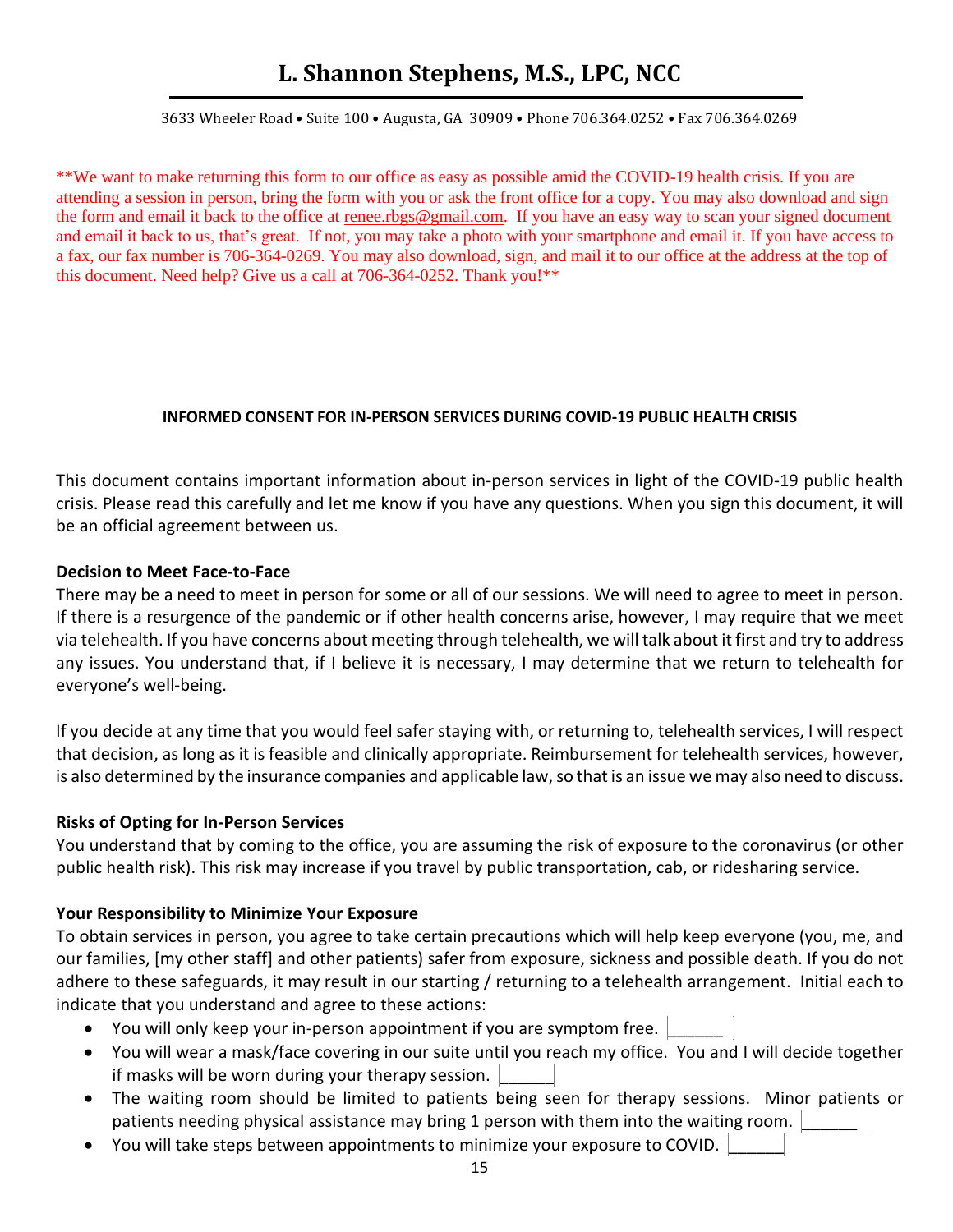3633 Wheeler Road • Suite 100 • Augusta, GA 30909 • Phone 706.364.0252 • Fax 706.364.0269

- If you have a job that exposes you to other people who are infected, you will immediately inform me/office staff.  $\vert$
- If a resident of your home tests positive for the infection, you will immediately let me/office staff know and we will then [begin] resume treatment via telehealth.
- I understand that my therapist cannot be held responsible for any exposure risks outside of the therapy office in other parts of the building or the parking lot.  $\vert$
- You will keep a distance of 6 feet and there will be no physical contact (e.g. no shaking hands) with therapists or staff.  $\vert$

I may change the above precautions if additional local, state or federal orders or guidelines are published. If that happens, we will talk about any necessary changes.

### **If You or I Are Sick**

You understand that I am committed to keeping you, me, [my staff] and all of our families safe from the spread of this virus. If you show up for an appointment and I [or my office staff] believe that you have a fever or other symptoms, or believe you have been exposed, I will have to require you to leave the office immediately. We can follow up with services by telehealth as appropriate.

If I [or my staff] test positive for the coronavirus, I will notify you so that you can take appropriate precautions.

### **Your Confidentiality in the Case of Infection**

If you have tested positive for the coronavirus, I may be required to notify local health authorities that you have been in the office. If I have to report this, I will only provide the minimum information necessary for their data collection and will not go into any details about the reason(s) for our visits. By signing this form, you are agreeing that I may do so without an additional signed release.

### **Informed Consent**

This agreement supplements the general informed consent/business agreement that we agreed to at the start of our work together.

Your signature below shows that you agree to these terms and conditions.

\_\_\_\_\_\_\_\_\_\_\_\_\_\_\_\_\_\_\_\_\_\_\_\_\_ \_\_\_\_\_\_\_\_\_\_\_\_\_\_\_\_\_\_\_\_\_\_\_\_\_ Patient Date Date Communications and Date Date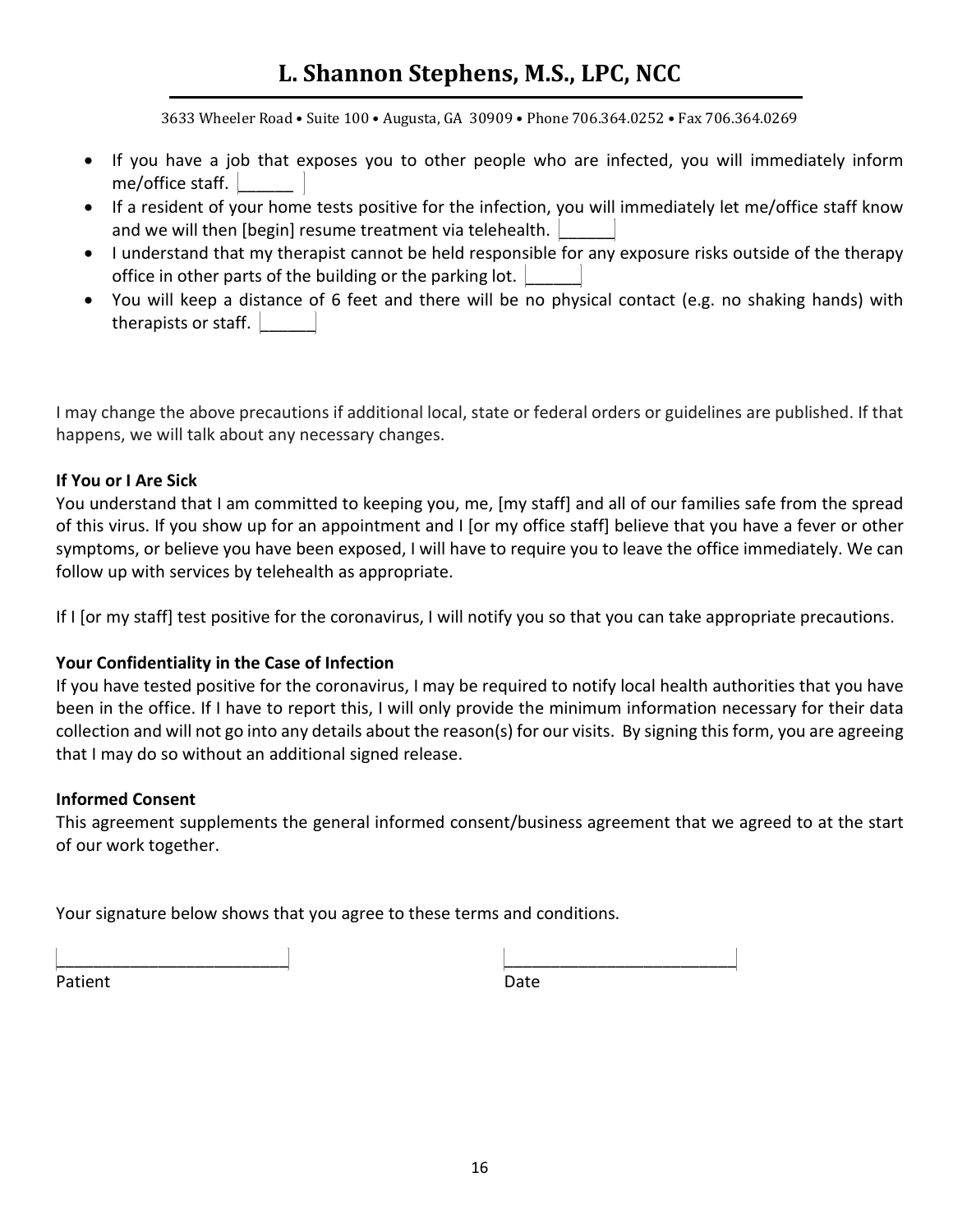3633 Wheeler Road • Suite 100 • Augusta, GA 30909 • Phone 706.364.0252 • Fax 706.364.0269

Today's Date: \_\_\_\_\_\_\_\_\_\_\_\_\_\_\_\_\_\_\_\_

*THANK YOU for taking the time to fill out this packet prior to the scheduled time of your appointment. Please bring this completed form with you to your appointment after having received it from the office or plan to arrive a minimum of 30 minutes early for your appointment in order to complete the paperwork in the office. This information will be used by your Counselor to provide you the best possible counseling services. If you are uncomfortable answering any of this information or have questions about this form, please leave those questions blank and your Counselor will discuss it with you. All information will be kept confidential, subject to the exceptions noted in the previous Client Consent for Counseling Form.* 

#### **PERSONAL INFORMATION FOR YOUR COUNSELOR**

| Date of Birth: ____________                 | Age: __________                                    | Gender: Male Female (circle)                                                                               |
|---------------------------------------------|----------------------------------------------------|------------------------------------------------------------------------------------------------------------|
|                                             |                                                    | Ethnicity: __________________________ Religion/Spiritual Orientation: _____________________________        |
|                                             |                                                    |                                                                                                            |
| A. EMPLOYMENT/SCHOOL                        |                                                    |                                                                                                            |
|                                             |                                                    |                                                                                                            |
|                                             |                                                    |                                                                                                            |
|                                             |                                                    |                                                                                                            |
|                                             | <b>B. MARITAL/PARTNERSHIP AND HOME INFORMATION</b> |                                                                                                            |
|                                             |                                                    | Relationship Status: Single Committed Relationship (How long? _______) Engaged (When? _______)             |
|                                             |                                                    | Separated (When? ________) Divorced (When? ________) Married (1 <sup>st</sup> marriage? Y N When? _______) |
| Widowed/Widower (How long? _________)       |                                                    |                                                                                                            |
|                                             |                                                    |                                                                                                            |
|                                             |                                                    |                                                                                                            |
|                                             |                                                    |                                                                                                            |
| <b>C. CURRENT NEEDS / TREATMENT HISTORY</b> |                                                    |                                                                                                            |
|                                             |                                                    |                                                                                                            |
|                                             |                                                    |                                                                                                            |
|                                             |                                                    | How long have you been concerned about the problems that bring you to counseling now?                      |
|                                             |                                                    |                                                                                                            |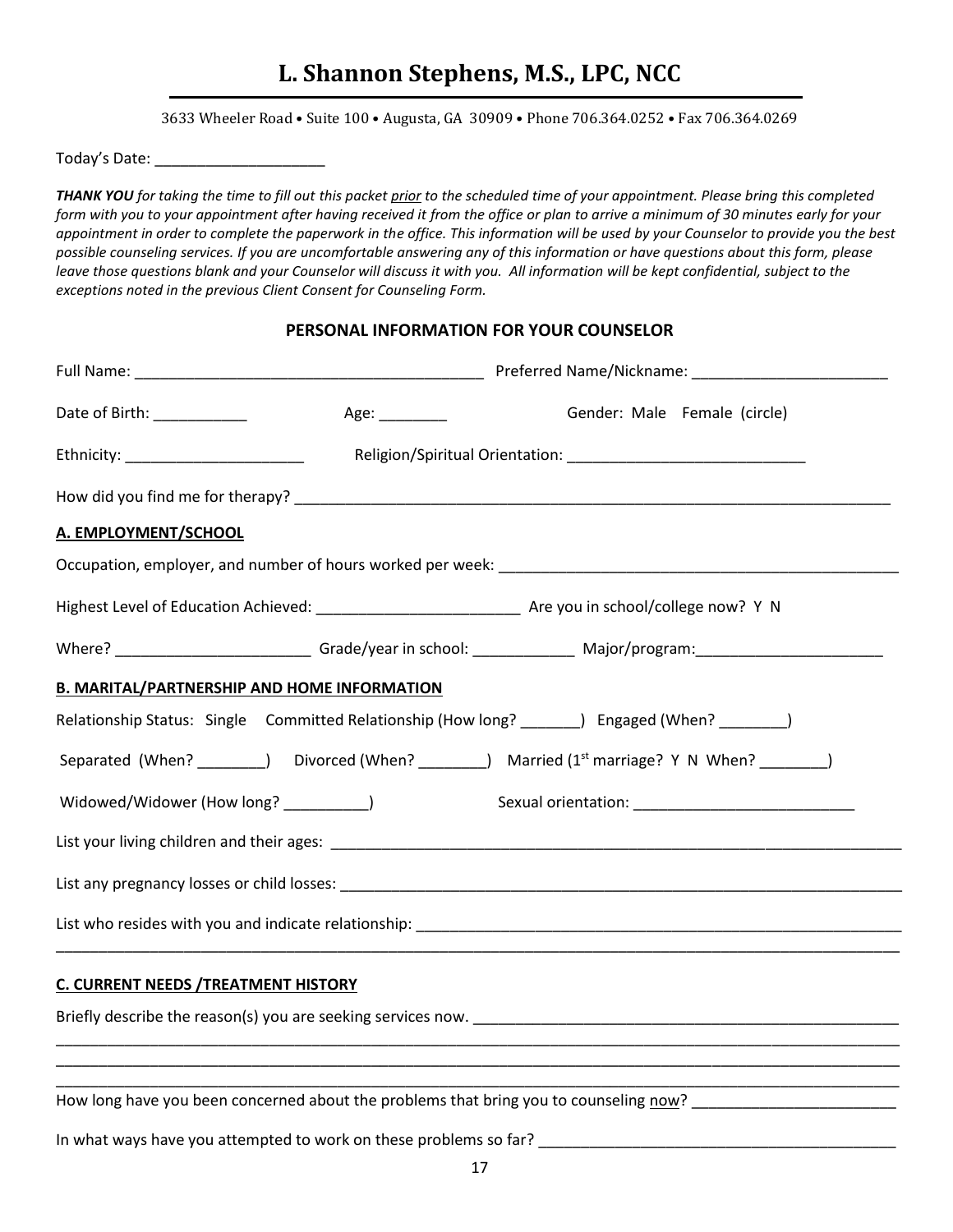3633 Wheeler Road • Suite 100 • Augusta, GA 30909 • Phone 706.364.0252 • Fax 706.364.0269

\_\_\_\_\_\_\_\_\_\_\_\_\_\_\_\_\_\_\_\_\_\_\_\_\_\_\_\_\_\_\_\_\_\_\_\_\_\_\_\_\_\_\_\_\_\_\_\_\_\_\_\_\_\_\_\_\_\_\_\_\_\_\_\_\_\_\_\_\_\_\_\_\_\_\_\_\_\_\_\_\_\_\_\_\_\_\_\_\_\_\_\_\_\_\_\_\_\_\_

|                                    | How much counseling or psychotherapy have you had in the past?      |  | $\_\_\_$ None $\_\_\_$ <1 month $\_\_\_$ 1-3 months $\_\_\_$ 3-6 months $\_\_\_$ 6-12 months $\_\_\_$ More than 1 year |                                                                                                                                                                                                                                                                      |
|------------------------------------|---------------------------------------------------------------------|--|------------------------------------------------------------------------------------------------------------------------|----------------------------------------------------------------------------------------------------------------------------------------------------------------------------------------------------------------------------------------------------------------------|
|                                    |                                                                     |  |                                                                                                                        |                                                                                                                                                                                                                                                                      |
|                                    |                                                                     |  |                                                                                                                        | Are you currently seeing another counselor, psychologist, or psychiatrist: Y N If yes, list name of clinician and their                                                                                                                                              |
|                                    |                                                                     |  |                                                                                                                        |                                                                                                                                                                                                                                                                      |
|                                    |                                                                     |  |                                                                                                                        |                                                                                                                                                                                                                                                                      |
| physician who prescribed it:       |                                                                     |  |                                                                                                                        | Please list all medications (both psychiatric and non-psychiatric) you are currently taking, the dosage, and name of the                                                                                                                                             |
|                                    |                                                                     |  |                                                                                                                        |                                                                                                                                                                                                                                                                      |
|                                    |                                                                     |  |                                                                                                                        | Name: ___________________________Prescriber: ____________________Dose: ____________Start Date: ______________Reason: _________________                                                                                                                               |
|                                    |                                                                     |  |                                                                                                                        |                                                                                                                                                                                                                                                                      |
|                                    |                                                                     |  |                                                                                                                        | Name: ___________________________Prescriber: ____________________Dose: ____________Start Date: ______________Reason: _________________                                                                                                                               |
|                                    |                                                                     |  |                                                                                                                        |                                                                                                                                                                                                                                                                      |
|                                    |                                                                     |  |                                                                                                                        | purpose of the medication, and if you found the medication helpful:<br>manager and the medication, and if you found the medication helpful:<br>Do you currently have suicidal feelings? ________ Have you been suicidal in the past? ______ If yes to either, please |
|                                    |                                                                     |  |                                                                                                                        | Any past hospitalizations related to mental health, attempted suicide, or alcohol/substance abuse? Y N If yes, please                                                                                                                                                |
| D. SUBSTANCES                      |                                                                     |  |                                                                                                                        |                                                                                                                                                                                                                                                                      |
|                                    | What is your history with the following substances?                 |  |                                                                                                                        |                                                                                                                                                                                                                                                                      |
|                                    |                                                                     |  |                                                                                                                        |                                                                                                                                                                                                                                                                      |
|                                    | Street/Recreational Drugs (please specify drug & frequency of use): |  |                                                                                                                        |                                                                                                                                                                                                                                                                      |
|                                    |                                                                     |  |                                                                                                                        | Quantities/Frequency in Past: _____________________________Quantities/Frequency Now: _________________________                                                                                                                                                       |
|                                    |                                                                     |  |                                                                                                                        |                                                                                                                                                                                                                                                                      |
| <b>E. FAMILY/PERSONAL HISTORY:</b> |                                                                     |  |                                                                                                                        |                                                                                                                                                                                                                                                                      |